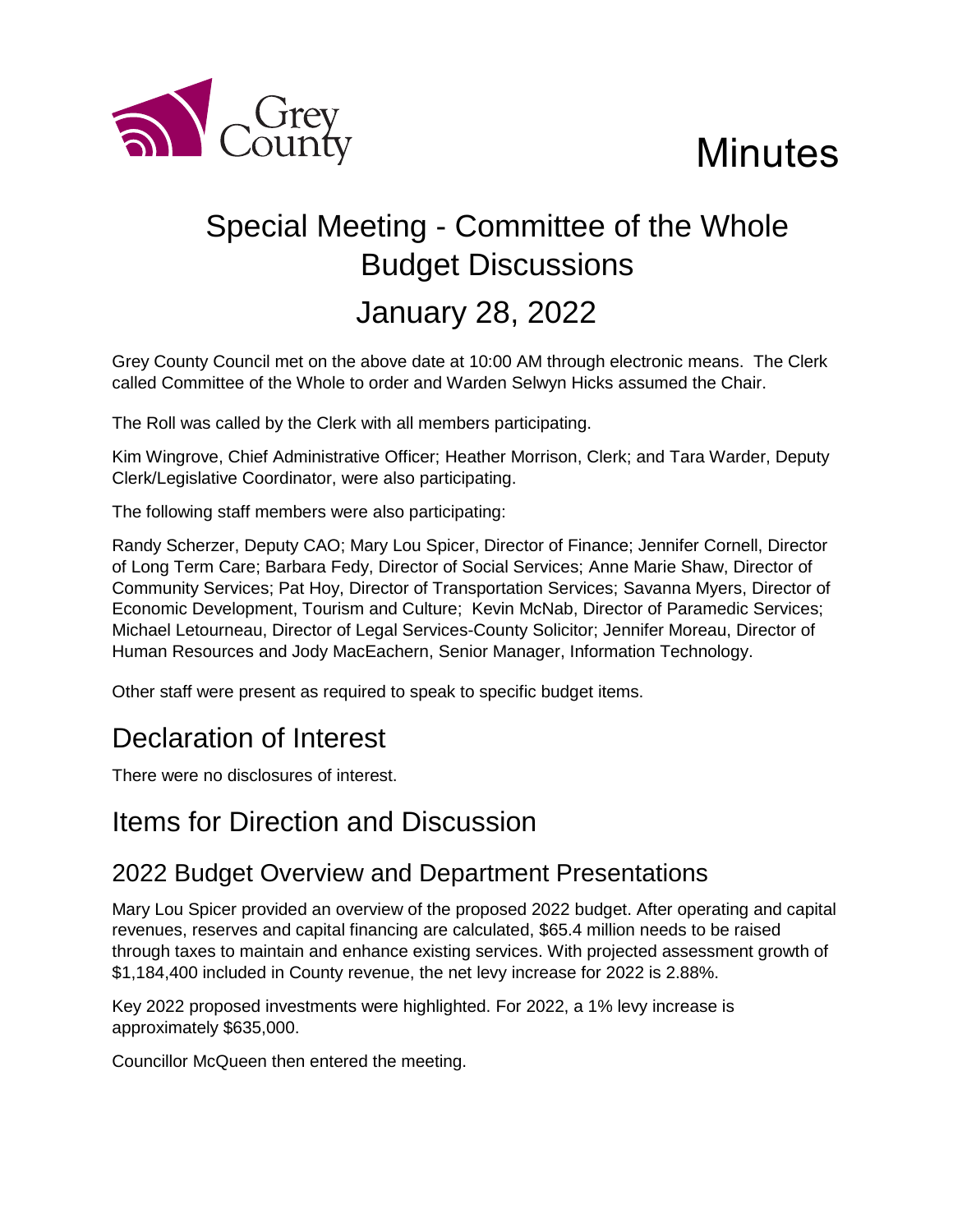Ms. Spicer outlined the increases proposed in each of the functions: Corporate Services requiring an additional \$1,350,700; Human Services (formerly known as Social Services with the Paramedic Services function included) requiring an increase of \$638,600; a Planning and Community Development increase of \$457,300 and a Transportation Services increase of \$569,600.

Questions were addressed regarding the comparison of assessment growth for 2022 as compared to previous years, how many new full time employee (FTE) positions are in this budget, and impacts of external funding sources on the budget. It was noted that projected growth for 2022 is slightly less than in 2021. Net of grants or other funding, there are 11.1 proposed additional FTEs included in the budget. The unexpected loss of five temporary longterm bed licenses had a negative impact on the budget.

Ms. Spicer then introduced the Corporate Services function. It was noted that this function includes a net requirement increase of \$1,350,700 over 2021. Each respective budget was then outlined, including the Council budget, Administration, WSIB and Weekly Indemnity, Information Services, Assessment, County Property, Taxation and Grants, Provincial Offences, and the Grey Bruce Health Unit. The Centre Grey Hospital Campaign, Health Care Initiatives Funding and the Georgian College Marine Emergency Duties Training Centre were also highlighted.

Questions were addressed regarding the payment for MPAC's services while reassessments are on hold, the proposed new records clerk position and proposed paving work at the administration building.

Randy Scherzer and Savanna Myers then presented the Planning and Community Development budget function. This combined function includes a net requirement of \$4,922,800, an increase of \$457,300 over 2021. Detailed budgets were highlighted, including Planning, Agriculture, Trails and Forestry, Economic Development, Tourism and Culture. This portion of the budget formalizes the merger of Economic Development, Tourism and Grey Roots.

Councillor Soever entered the meeting at this time.

Questions were addressed regarding newcomer attraction and retention efforts in Grey County and expected transit ridership projections and planning fees.

An overview of the Human Services function was provided. Human Services includes Ontario Works and Children's Services, Housing, Long-term Care and Paramedic Services. It requires \$26,665,500 for 2022 reflecting an increase of \$638,600 over 2021.

Barb Fedy presented the Ontario Works and Children's Services budgets. Anne Marie Shaw presented the Housing Department budget. Factors that contributed to the budget were highlighted.

Councillor Robinson left the meeting during the presentation of the Social Services budget and then returned.

Council recessed at 12:48 PM and reconvened at 1:50 PM.

Jennifer Cornell and Kevin McNab outlined their department's respective budgets and factors that contributed to the proposed increases.